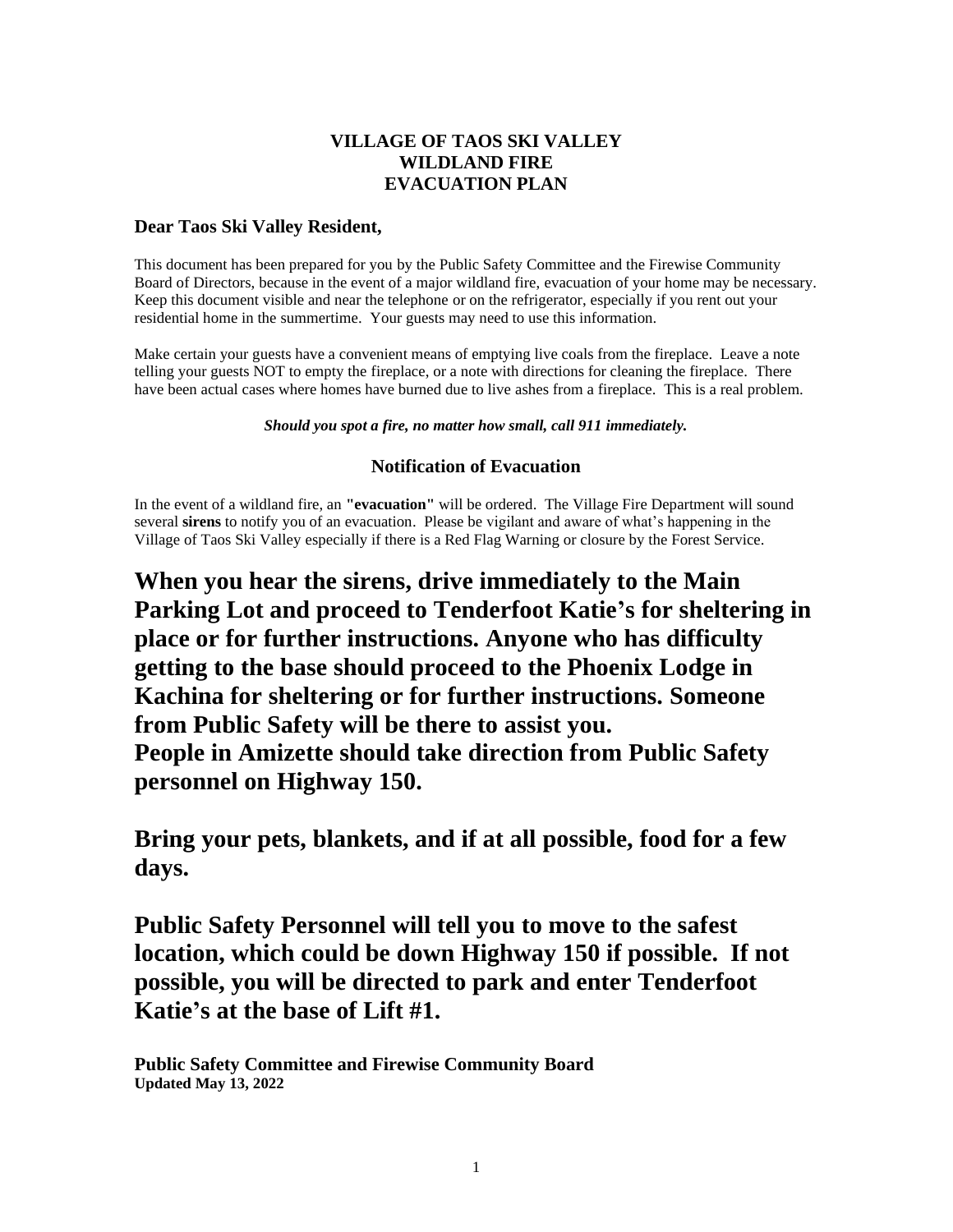## **Planning before an Evacuation**

| <b>Make a Notification Plan</b><br>Discuss where family members/friends might be if an evacuation were ordered and agree on<br>methods to stay in touch.<br><b>Pick a Meeting Place</b><br>Agree on a location where your family/friends can meet to be sure that everyone is accounted for.<br><b>Keep your Car Full of Fuel</b><br>Always "top off" your vehicle before coming to the Village. We have no gas station. It is often<br>impossible to obtain fuel during an evacuation.<br><b>Transportation</b><br>If you do not have reliable personal transportation, notify the Evacuation Manager at the Guard<br>Shack immediately. Transportation will be arranged for you. |
|------------------------------------------------------------------------------------------------------------------------------------------------------------------------------------------------------------------------------------------------------------------------------------------------------------------------------------------------------------------------------------------------------------------------------------------------------------------------------------------------------------------------------------------------------------------------------------------------------------------------------------------------------------------------------------|
|                                                                                                                                                                                                                                                                                                                                                                                                                                                                                                                                                                                                                                                                                    |
|                                                                                                                                                                                                                                                                                                                                                                                                                                                                                                                                                                                                                                                                                    |
|                                                                                                                                                                                                                                                                                                                                                                                                                                                                                                                                                                                                                                                                                    |
|                                                                                                                                                                                                                                                                                                                                                                                                                                                                                                                                                                                                                                                                                    |
|                                                                                                                                                                                                                                                                                                                                                                                                                                                                                                                                                                                                                                                                                    |
|                                                                                                                                                                                                                                                                                                                                                                                                                                                                                                                                                                                                                                                                                    |
|                                                                                                                                                                                                                                                                                                                                                                                                                                                                                                                                                                                                                                                                                    |
|                                                                                                                                                                                                                                                                                                                                                                                                                                                                                                                                                                                                                                                                                    |
|                                                                                                                                                                                                                                                                                                                                                                                                                                                                                                                                                                                                                                                                                    |
| <b>Put Together an Emergency Supply Kit</b>                                                                                                                                                                                                                                                                                                                                                                                                                                                                                                                                                                                                                                        |
| 1) Rugged clothing, footwear, work gloves and one change of clothing per person.                                                                                                                                                                                                                                                                                                                                                                                                                                                                                                                                                                                                   |
| 2) An extra set of car keys, cash, credit card(s), and checks.                                                                                                                                                                                                                                                                                                                                                                                                                                                                                                                                                                                                                     |
| 3) Maps of the area, or a road atlas.                                                                                                                                                                                                                                                                                                                                                                                                                                                                                                                                                                                                                                              |
| 4) A liter of drinking water per person.                                                                                                                                                                                                                                                                                                                                                                                                                                                                                                                                                                                                                                           |
| 5) Non-perishable food.                                                                                                                                                                                                                                                                                                                                                                                                                                                                                                                                                                                                                                                            |
| 6) A blanket or sleeping bag for each person.                                                                                                                                                                                                                                                                                                                                                                                                                                                                                                                                                                                                                                      |
| 7) A flashlight and extra batteries.                                                                                                                                                                                                                                                                                                                                                                                                                                                                                                                                                                                                                                               |
| 8) A first aid kit.                                                                                                                                                                                                                                                                                                                                                                                                                                                                                                                                                                                                                                                                |
| 9) Prescription and over-the-counter medications, and vitamins.                                                                                                                                                                                                                                                                                                                                                                                                                                                                                                                                                                                                                    |
| 10) Sanitation supplies.                                                                                                                                                                                                                                                                                                                                                                                                                                                                                                                                                                                                                                                           |
| 11) A simple tool kit.                                                                                                                                                                                                                                                                                                                                                                                                                                                                                                                                                                                                                                                             |
| 12) Extra eyeglasses or contact lenses.                                                                                                                                                                                                                                                                                                                                                                                                                                                                                                                                                                                                                                            |
| 13) A list of phone numbers and addresses.                                                                                                                                                                                                                                                                                                                                                                                                                                                                                                                                                                                                                                         |
| 14) Mess kits or paper plates, cups and plastic utensils for each family member.                                                                                                                                                                                                                                                                                                                                                                                                                                                                                                                                                                                                   |
| 15) Paper and pencil.                                                                                                                                                                                                                                                                                                                                                                                                                                                                                                                                                                                                                                                              |
| 16) An easy to carry container that will hold all the above.                                                                                                                                                                                                                                                                                                                                                                                                                                                                                                                                                                                                                       |
| <b>Gather Important Family Papers</b>                                                                                                                                                                                                                                                                                                                                                                                                                                                                                                                                                                                                                                              |
| 1) Deeds, contracts, and insurance policies, Bank Account Numbers, CD's.                                                                                                                                                                                                                                                                                                                                                                                                                                                                                                                                                                                                           |
| 2) Birth certificates, social security cards, marriage license, driver's license.                                                                                                                                                                                                                                                                                                                                                                                                                                                                                                                                                                                                  |
| 3) Credit card account numbers, Inventory of household belongings.                                                                                                                                                                                                                                                                                                                                                                                                                                                                                                                                                                                                                 |
| Be sure that irreplaceable documents are either secure from destruction or packed to be taken                                                                                                                                                                                                                                                                                                                                                                                                                                                                                                                                                                                      |
| with you during an evacuation.                                                                                                                                                                                                                                                                                                                                                                                                                                                                                                                                                                                                                                                     |
| Keep Above Items where it is quickly accessible and known to all Family Members.                                                                                                                                                                                                                                                                                                                                                                                                                                                                                                                                                                                                   |
| <b>Plan for Your Pets</b>                                                                                                                                                                                                                                                                                                                                                                                                                                                                                                                                                                                                                                                          |
| All pets are welcome at the Children's Center on Firehouse Road; just make certain dogs are on a                                                                                                                                                                                                                                                                                                                                                                                                                                                                                                                                                                                   |
| leash, and cats are in a crate.                                                                                                                                                                                                                                                                                                                                                                                                                                                                                                                                                                                                                                                    |
| <b>Preparing Your Home to be Defended</b>                                                                                                                                                                                                                                                                                                                                                                                                                                                                                                                                                                                                                                          |

#### Here is a list of things that you can do to help firefighters defend your home if it should be necessary: **Outside Checklist:**

- Turn off the Gas at the Meter.
- Close All non-combustible blinds but open or remove combustible drapes and curtains.
- Leave exterior lights on.
- \_\_\_ Leave a note on the front door letting firefighters know that you have evacuated the building.
- \_\_\_ Leave the doors **unlocked** so that firefighters do not have to force entry into your home to fight a fire on the inside.
- 
- If you own a ladder that will enable firefighters to climb to your roof, leave it in a visible location.
- Leave garden hoses connected and available on the outside of your home.<br>If you own a ladder that will enable firefighters to climb to your roof, leavel<br>Gather up flammable items from the exterior of the house and bring the Gather up flammable items from the exterior of the house and bring them inside (patio furniture, children's toys, door mats, etc.).